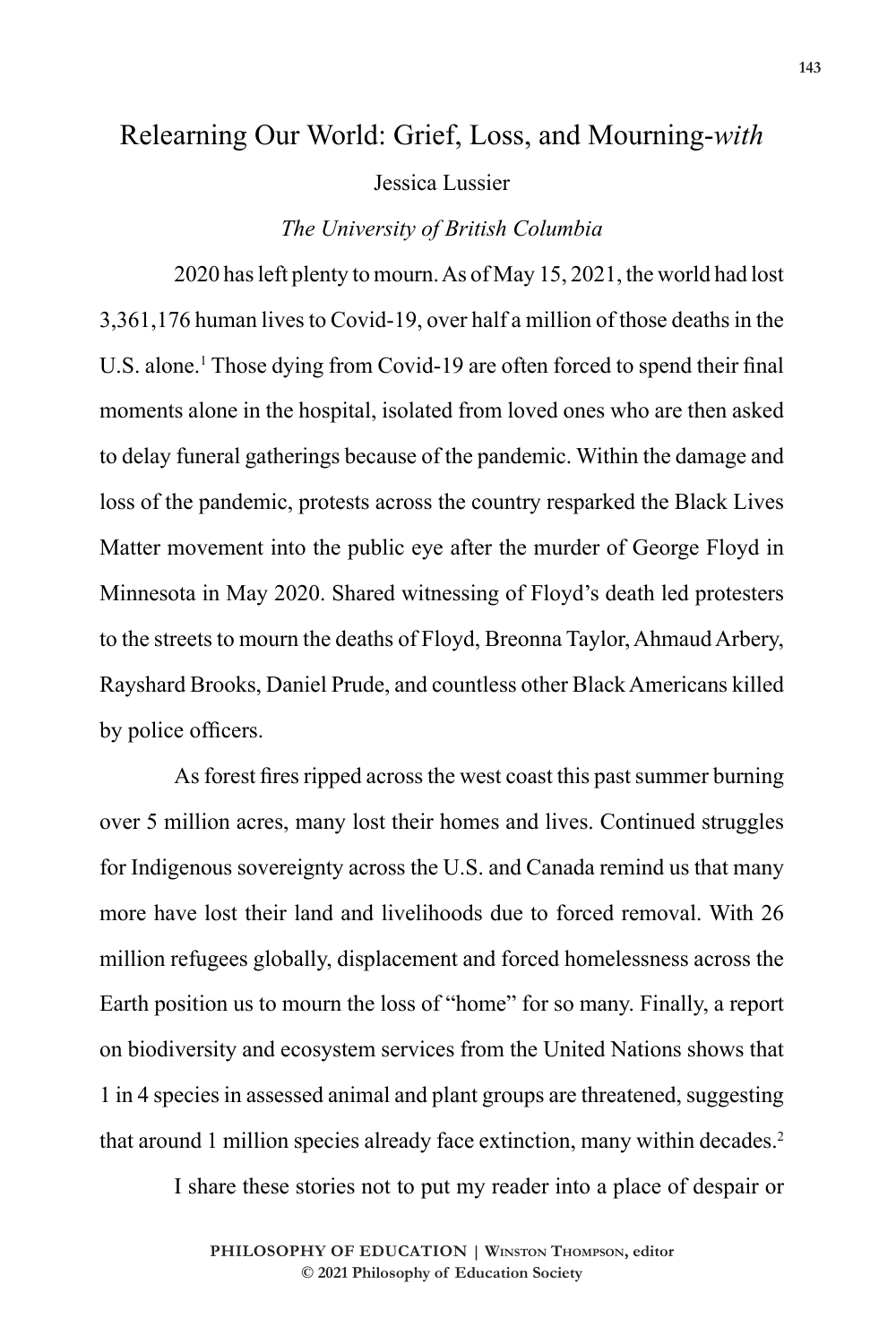desolation, but as a reminder that these losses are *real*, that they are *irreversible*, but they are not the whole story. These stories require some form of response; this response cannot be denial or cynicism, nor can it be a sense of "hope" that leaps into the future while ignoring the messy realities we face today. Instead, I'd like to "stay with the trouble" and find ways to "nurture well-being on a damaged planet."3 I believe that the practice of mourning-*with* others may aid us to face loss, not by forgetting, but by remembering *vitally* together, so as to make something vital with one another still possible.

In this paper, I consider the notion of "mourning-*with*" as a practicing of relearning our world; within the process of grief, we not only relearn our relationship with that which was lost, we must also become reoriented to the world left behind. I begin by introducing the concept of mourning-with others, drawing inspiration from Donna Haraway's concept of becoming-*with*. Becoming-with*,* for Haraway, refers to a practice of nurturing attachment sites, rendering one another capable of response. Next, I turn to Sigmund Freud's 1917 essay *Mourning and Melancholia,* to consider his description of the "work of mourning". In this section I identify the bifurcation of "grief" as both an *affective* state and its outward manifestation. In the following section, I draw attention to the way public narratives and spaces of mourning have *failed* melancholic subjects; to do this I look to Sara Ahmed's writing on queer grief and philosopher of education James Stillwaggon's work on melancholia and student identities. In my conclusion I outline how mourning-with adds three important elements to conversations around mourning. First, mourning is posed as a reorienting experience, one in which mourners must relearn their world; within this process, there is the possibility that the mourning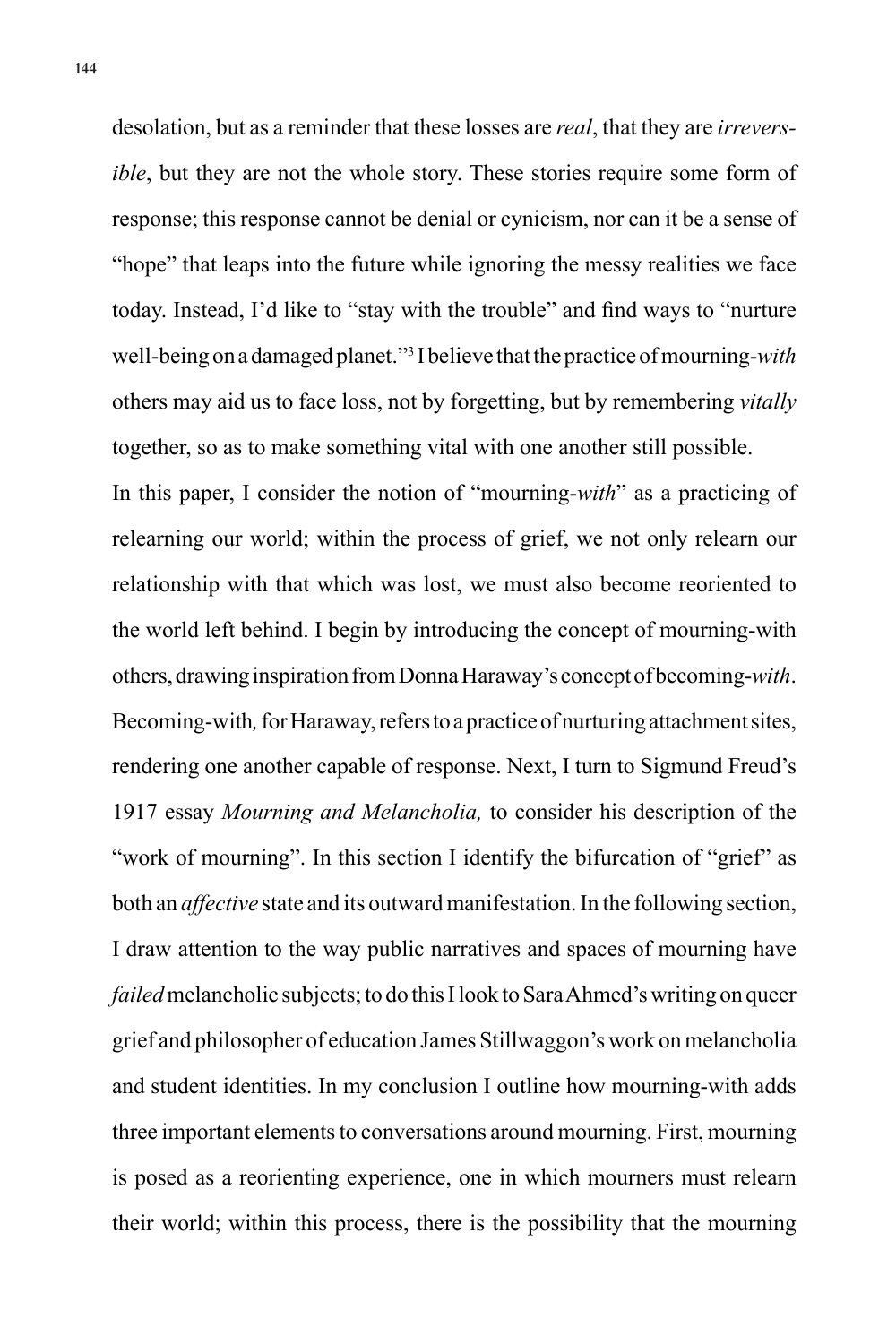subject may become "disoriented" and struggle to find their place after loss. The practice of mourning-with others is posed as a relational phenomenon to help avoid such disorientation. Second, mourning-with is not merely an extension of "sympathy" or "empathy" toward the other, but the practice of rendering the other capable of mourning (without appropriating the other's grief). Third, mourning-with is posed as a shared process of learning and transformation, a practice that requires a sense of opening and responsive to one another in order to return to the question how to live and die well together.

The inspiration for the concept of "mourning-with" derives from Donna Haraway's concept of "becoming-with." Haraway's background in zoology, biology, and philosophy position her thinking against a rich and interesting backdrop; in her work, Haraway states that "the partners do not precede their relating," instead the experience of becoming is always relational, becoming-*with* others. <sup>4</sup> This is deeply tied up with her concept of "response-ability," or the process of rendering one another capable of response. This sense of responsibility is crafted in interaction, in relationships through which "entities, subjects and objects come into being."5 These multidirectional relationships shape the capacity to respond of all entities in the process of becoming. Haraway's "becoming-*with*" is both an ontological and ethical practice of learning to live and die well together. I would like to extend this framework to practices of mourning, to consider mourning-*with* as a response-ability, a practice of rendering one another capable of mourning.6 This practice involves "relearning our worlds," or as Haraway would put it "reworlding," co-making our worlds alongside the wider web of many other beings that make up the world.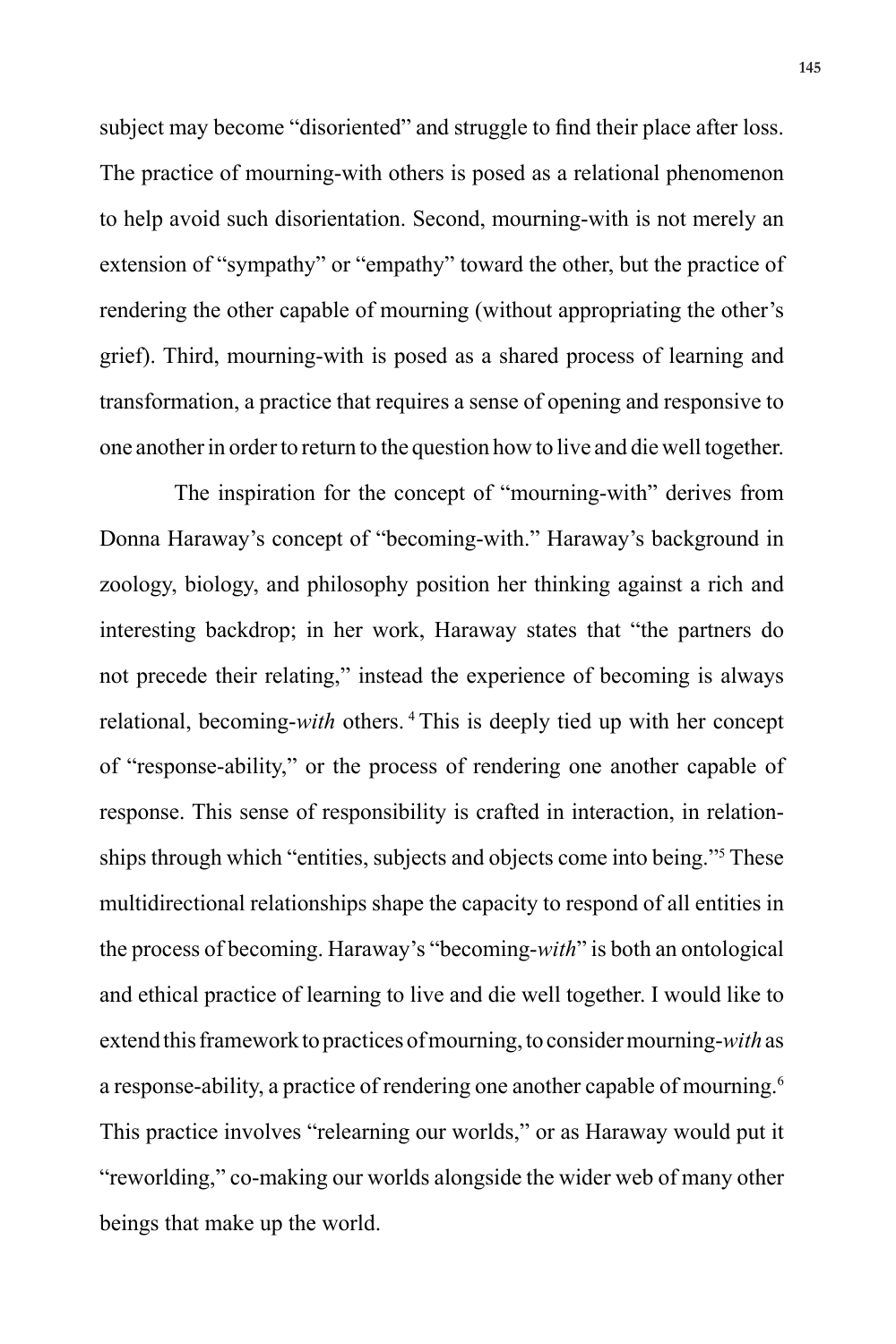There is potential harm in demarcating "mournable losses" without also speaking on the mechanisms that make some losses "grievable" and others not. This distinction can take place through erasure, where subjects are left out of mourning narratives, or through the use of emotion, where in some subjects are deemed "legitimate objects of emotion" while others are not. The extension of grief to some, through forms of sentimentalization, can allow the mourning subject to be moved by the suffering of some others (innocent children, the "deserving" poor, the injured hero) while remaining untouched by others (whose suffering is not converted into the other's sympathy). Sentimentalized responses to grief can have the effect of erasing difference, converting loss into an object to bond over and be shared ("our loss") rather than allowing for the recognition of the other as griever, or the *subject of* grief. I return to this distinction in the latter half of the paper. In the next section I turn to consider: what can the psychoanalytic approach to mourning teach us about facing loss?

### THE WORK OF MOURNING

Sigmund Freud describes mourning as the "reaction to the loss of a loved person, or to the loss of some abstraction which has taken the place of one, such as one's country, liberty, an ideal, and so on."7 The German word "trauer", translated as "mourning" in Freud's work, can mean both the *affect* of grief and its *outward manifestation*. Grief is thus posed as both an individual psychological process, as well as a relational phenomenon. The dual nature of mourning, its private and public iterations, becomes important as Freud attempts to distinguish it from the heavily pathologized version of "melancholia" he presents in this 1917 essay. The distinguishing mental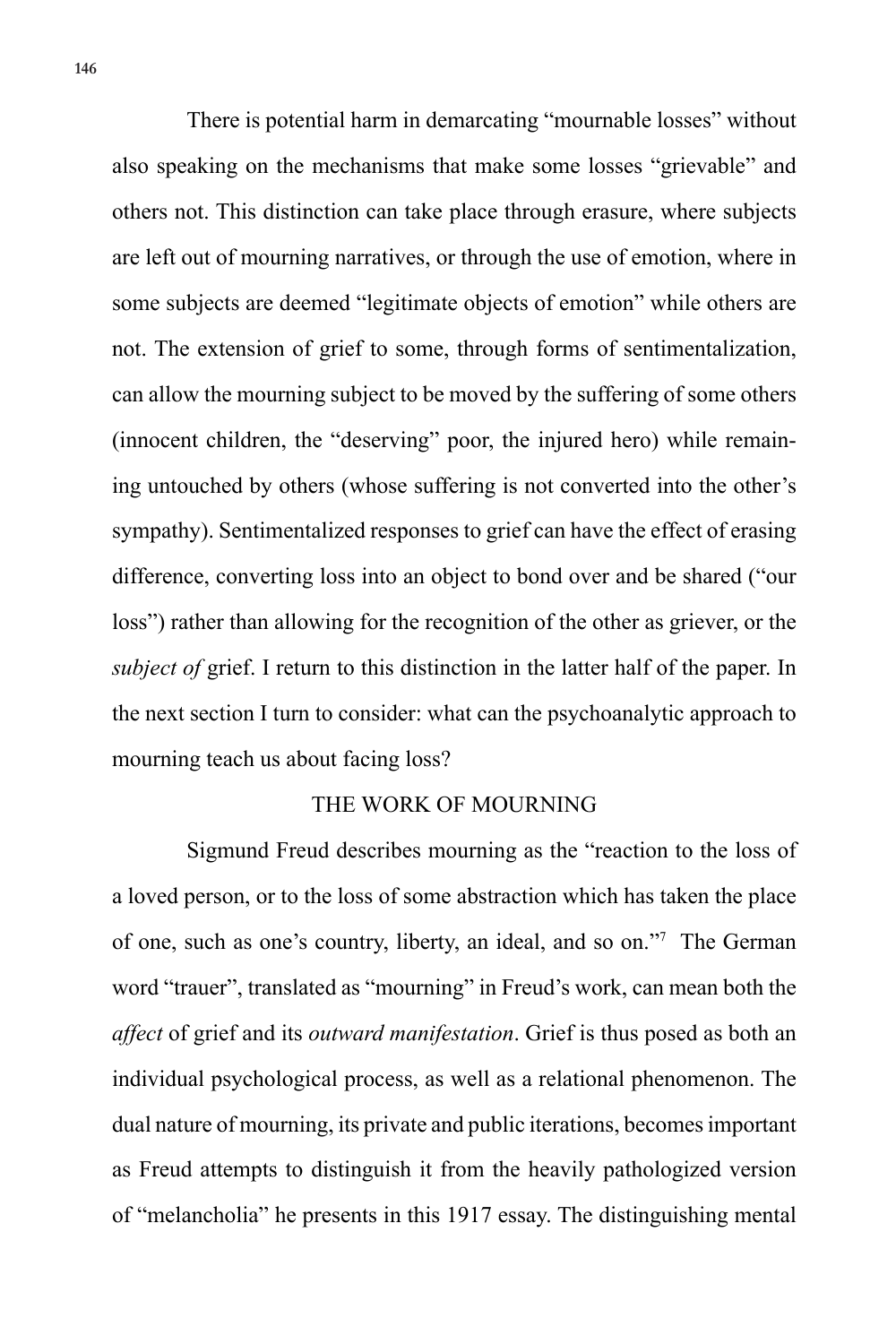features of melancholia involve:

a profoundly painful dejection, cessation of interest in the outside world, loss of the capacity to love, inhibition of all activity, and a lowering of the self-regarding feelings to a degree that finds utterance in self-reproaches and self-revilings, and culminates in a delusional expectation of punishment.<sup>8</sup>

Interestingly, Freud describes that all but this final feature, the disturbance of self-regard, are present in mourning. Despite the intensely altered state described above, at this time, Freud writes that mourning is *not* to be regarded as a pathological condition, but a state that we expect to be overcome "after a certain lapse of time" and that any interference with it is "useless or even harmful<sup>"9</sup>

Mourning is, however, a laborious and painful process. The "work of mourning" is described as a form of "reality-testing," where-in the mourning subject, bit by bit, faces the reality that the loved object no longer exists. This involves a sort of "revisiting" memories and expectations where the libido is bound to the lost loved object, where-in each is "brought up and hyper-cathected, and detachment of the libido is accomplished in respect of it."10 Anyone who has lost a loved one has had the experience of reencountering a place, smell, food or other experience that was shared with their lost loved one. Living with loss requires that we stay rooted in our mortality, resisting the fantasy of infinity or deathlessness. Mourning practices of burial reflect this acknowledgement by bringing the corpse to the earth. The corpse, Donna Haraway clarifies, is not the body, as the body is "always in-the-making," a vital entanglement, always becoming. Speaking of her father's death and burial,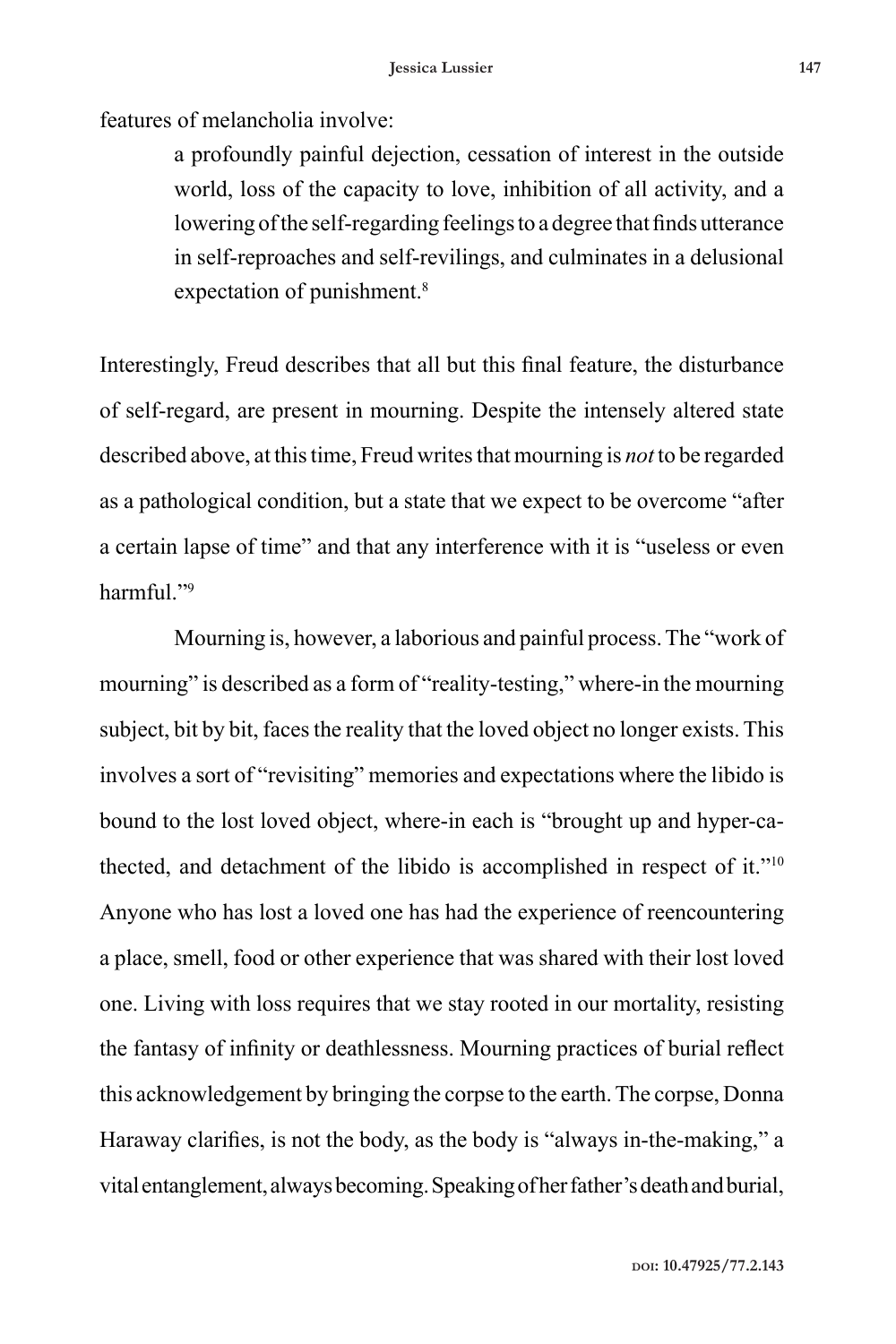Haraway explains: "My father is undone, and that is why I must re-member him. I and all those who lived entangled with him become his flesh; we are kin to the dead because their bodies have touched us."11 Accepting the body's unmaking requires re-membering the ways of its becoming, recognizing the knots of human and nonhuman lives that tied it to this earth.

The mourning subject dwells with loss in order to assume a new orientation to their world, one that involves sustained remembrance of that which was lost in order to learn to live in a changed reality. During this time, Freud describes, the object is "psychically prolonged" until the work of mourning is completed and the ego becomes "free and uninhibited again."<sup>12</sup> Although Freud's language seems to imply a complete "letting go" of loss, I frame mourning as the struggle to relearn our relationship with those who have died, transitioning from "loving in presence to loving in separation."<sup>13</sup> This "reorienting" feature of mourning is one that I will pose, in my final section, as an educational practice.

### COMPLICATING MELANCHOLIA

In his 1917 essay Freud positions the melancholic as one who fails to properly mourn their loss, by internalizing or retaining the loved object rather than offering up a public recognition. However, in this section I look at melancholia's relationship with language and identity and draw attention to the ways in which public narratives and spaces of mourning have *failed* melancholic subjects.

In the "work of mourning," the mourning subject is described as "testing reality" by affectively working through memories where the libido is bound to their loss. In this practice the mourner is able to face or confront their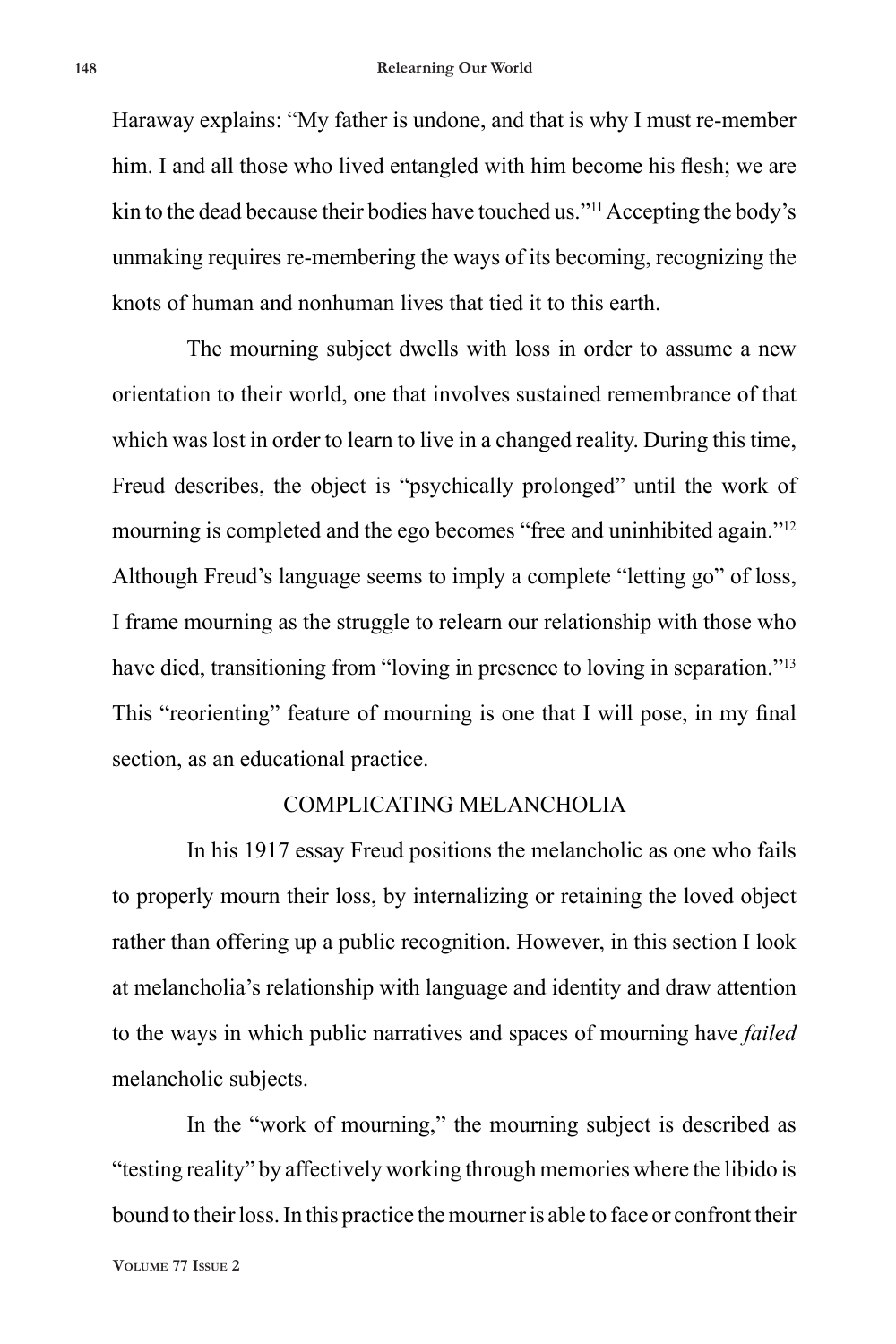loss as it involves, Freud asserts, nothing that is unconscious. Melancholia, however, is "in some way related to an object-loss which is withdrawn from consciousness."14 In his early work Freud pathologized these unmourned losses, describing how the ego, in an attempt to incorporate the lost object into itself, does so by "devouring it," wherein an "object-loss" is transformed into an "ego-loss."15 Throughout his later work, however, Freud revises his understanding of the relationship between loss and identity, especially in his conception of the ego as "intermediary between the id and external world."16

With the ego acting as a form of mediator, the unspeakable or unrecognized loss of melancholia becomes central to the formation of the ego. In her description of queer grief, Sara Ahmed describes one such "unspeakable loss." Observing how gay and lesbian mourners are often not recognized *as mourners* by hospitals, families, and courts of law, Ahmed aims to identify how queer lives can be recognized, while resisting being simply assimilated into heteronormative structures. To do so she turns to look at the role of grief within queer politics. She writes,

> it is not that queer lives exist as 'ungrievable loss', but that queer losses cannot 'be admitted' as forms of loss in the first place, as queer lives are not recognised as lives 'to be lost'. One has to recognise oneself as having something before one can recognise oneself as losing something.<sup>17</sup>

Ahmed's characterization of "loss" returns us to consider the "unspeakability" of Freud's melancholia; within a heteronormative framework of mourning queer loss is "unregistrable," as compulsory heterosexuality fails to register queer life, including queer love, as desirable. The "work of mourning" thus is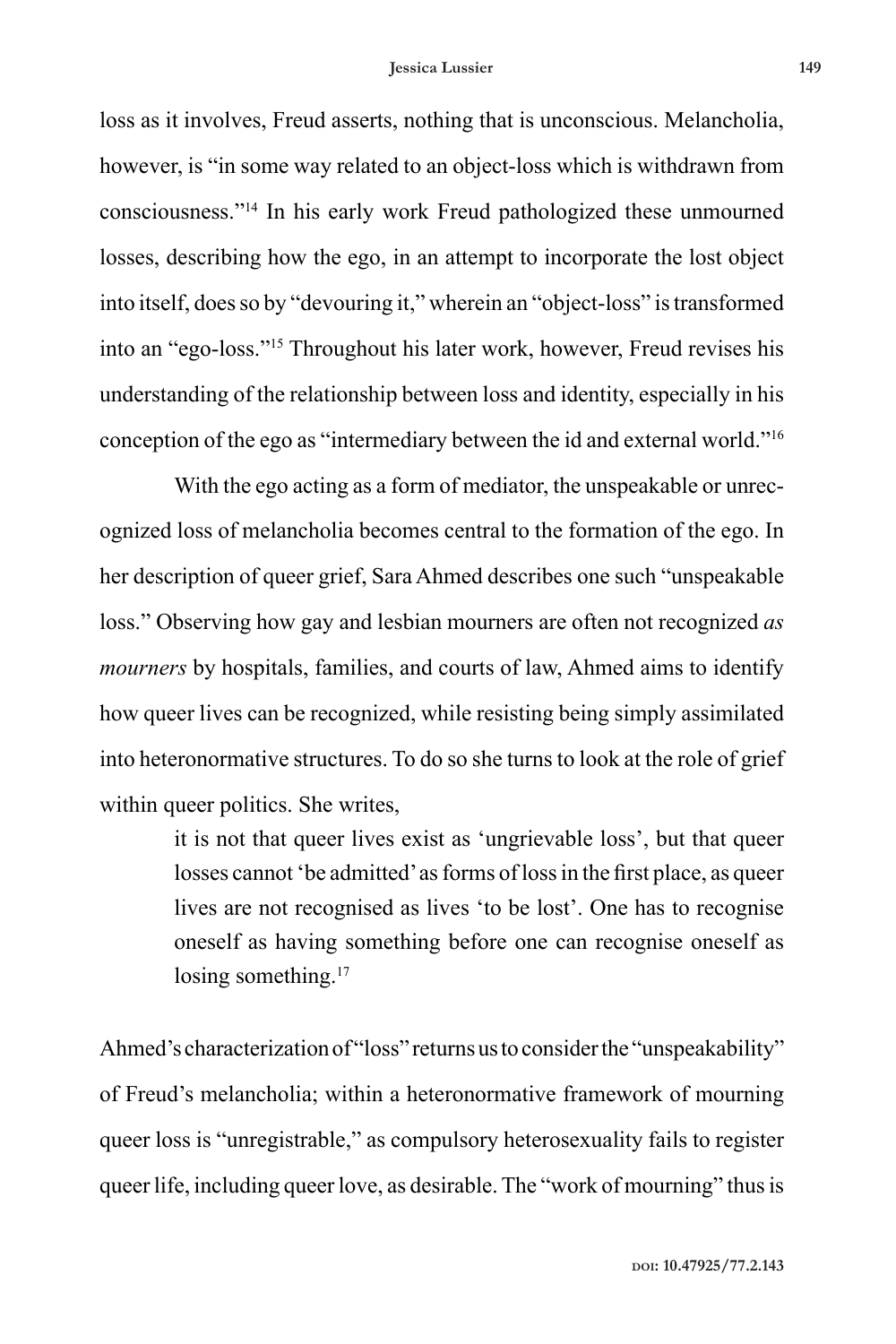interrupted by the unspeakability of queer grief within public heteronormative spaces. Unacknowledged losses such as these can provoke what is known as "disenfranchised grief," or "the grief that persons experience when they incur a loss that is not or cannot be openly acknowledged, publicly mourned, or socially supported."18 This type of grief often goes unacknowledged because either the *relationship* is not recognized, the *loss* is not recognized, or the *griever* is not recognized. This failure to recognize and value queer bonds holds grave consequences for queer partners dependent on hospitals, insurance companies, and government benefits.

Ahmed also examined public displays of grief in response to September 11th. Public narratives of mourning sought to unite the nation through shared loss, utilizing rhetoric such as "fathers, mothers, brothers, sisters, sons and daughters," aligning the nuclear family and the nation state. This narrative of heteronormativity left little public space or public speech to memorialize the lives of those outside this narrative. Because of this erasure, some queer groups chose to name individual queer losses and described the event as a "loss for the queer community." Interestingly what Ahmed noticed is that statements such as these often added queer loss *onto* the losses already mourned by the nation, aligning the queer community into the "we" of the nation, and recreating the nation as the target of "the other's hate"; "the nation is reinstalled as a coherent subject within the utterance: together, we are hated, and in being hated, we are together."19 Rather than mourning-with as a practice of supporting the queer community, this expression of grief "blanketed" the nation and queer lives were grieved *as* queer lives only insofar as they supported the grieving nation. This demarcation of "mournable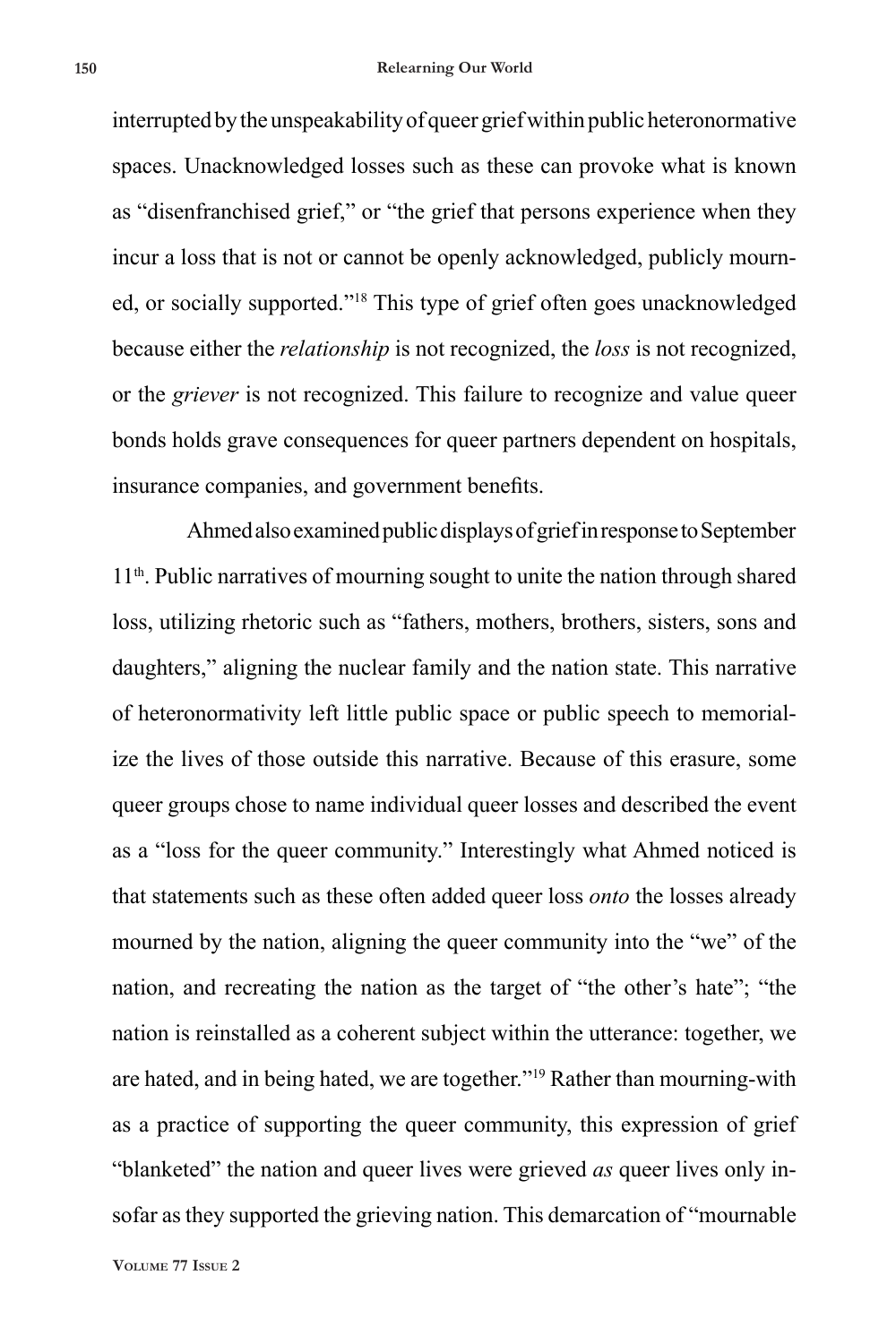losses" worked to incorporate some while preserving the erasure of other, "ungrievable" lives, such as those lost in Iraq and Afghanistan.

In his article, "*A Fantasy of Untouchable Fullness": Melancholia and Resistance to Educational Transformation"* James Stillwaggon similarly looks to the ways in which a standardized curriculum can separate marginalized students from their home identities and how this loss can often remain unspeakable in the language of the curriculum. Stillwaggon takes up "melancholia" by turning to a lineage of Freud's interpreters, Judith Butler, David Eng, and Julia Kristeva. Challenging the notion of melancholia as an individual pathology, these thinkers aim to return it source to the domain of the social, posing it as a structural problem. Looking at the tradition of democratic schooling, Stillwaggon writes that the educational promise of "growth" or transformation requires that students "trade their untaught pasts for competent futures," where educational transformation presents itself as an inherent good. 20 His concern, however, is the loss that marginalized students may face when tasked to leave behind identities and attachments in order to become the "educated subject" that education promises. As an example, Stillwaggon introduces us to one of his students, "Amy", whose mother has been imprisoned for heroin. Amy must navigate not only this maternal absence but additionally the substitution of her grandmother in the parental role and the antidrug campaigns prevalent in elementary curriculum. Rather than returning to Freud's pathologized version of melancholia, Stillwaggon turns to Julia Kristeva's work. Kristeva highlights the melancholic subject's move away from language and toward a more affective space. The melancholic attempts to "protect" their connection with the signified object by "keeping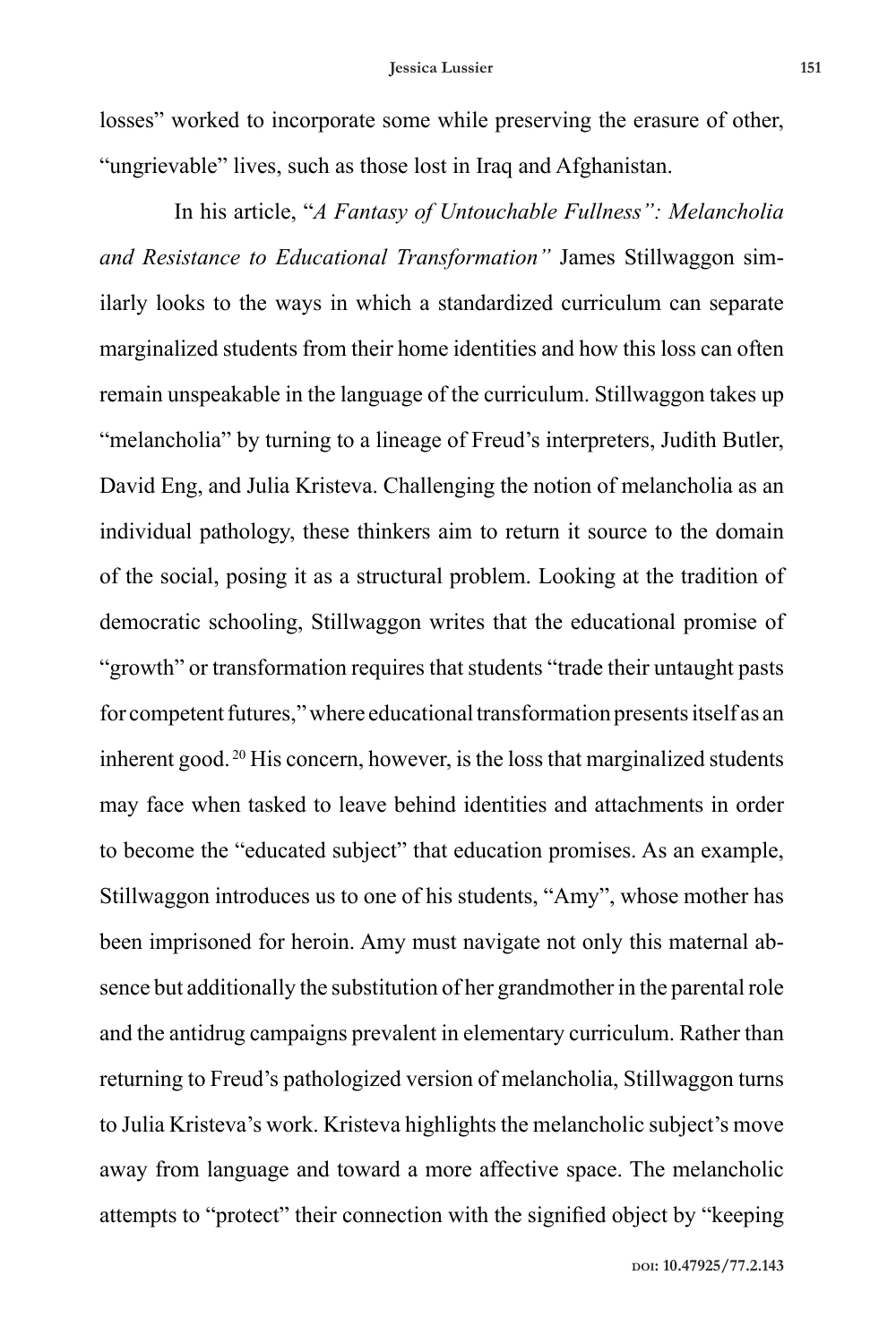it untouchable, away from the influence of those who would threaten to draw it into language and destroy its unspeakable hold."21

This refusal of linguistic representation marks the melancholic's relationship with the signified object as outside or "untouchable" by official discourses. The mourning subject dwells with loss by engaging in the affective labor of re-membering their loss and is then able to take part in the "outward manifestation" of grief through language. In the example of Amy, we are reminded that "the moral discourses we teach children offer no way to mourn an incarcerated addict."22 In asking our students to take part in "educational transformation," we are inevitably requiring that they suffer some form of loss in the process. Amy's loss was never fully lost as she lived within educational discourses that negatively judged her mother's addiction. Through the creation of a "found poem," using words cut from magazines and newspapers, Amy is able to discuss the subject of addiction, while maintaining distance from the problematic characteristics tied up in her maternal connection. This use of borrowed language allows Amy's mother to become a mournable object again, while maintaining an ineffability within educational discourses.

Melancholia, thus, is not a permanent state, but a site of resistance and struggle. Rather than position minoritized subjects as "victims" or "damaged," David Eng and Shinehee Han suggest that melancholia be understood as a mechanism that aids subjects in negotiating identities and difference. Inviting what Stillwaggon refers to as "partial mourning," or what Eng and Han describe as a "fluid negotiation between mourning and melancholia," perhaps we can begin to reframe melancholia less as a "failure of mourning"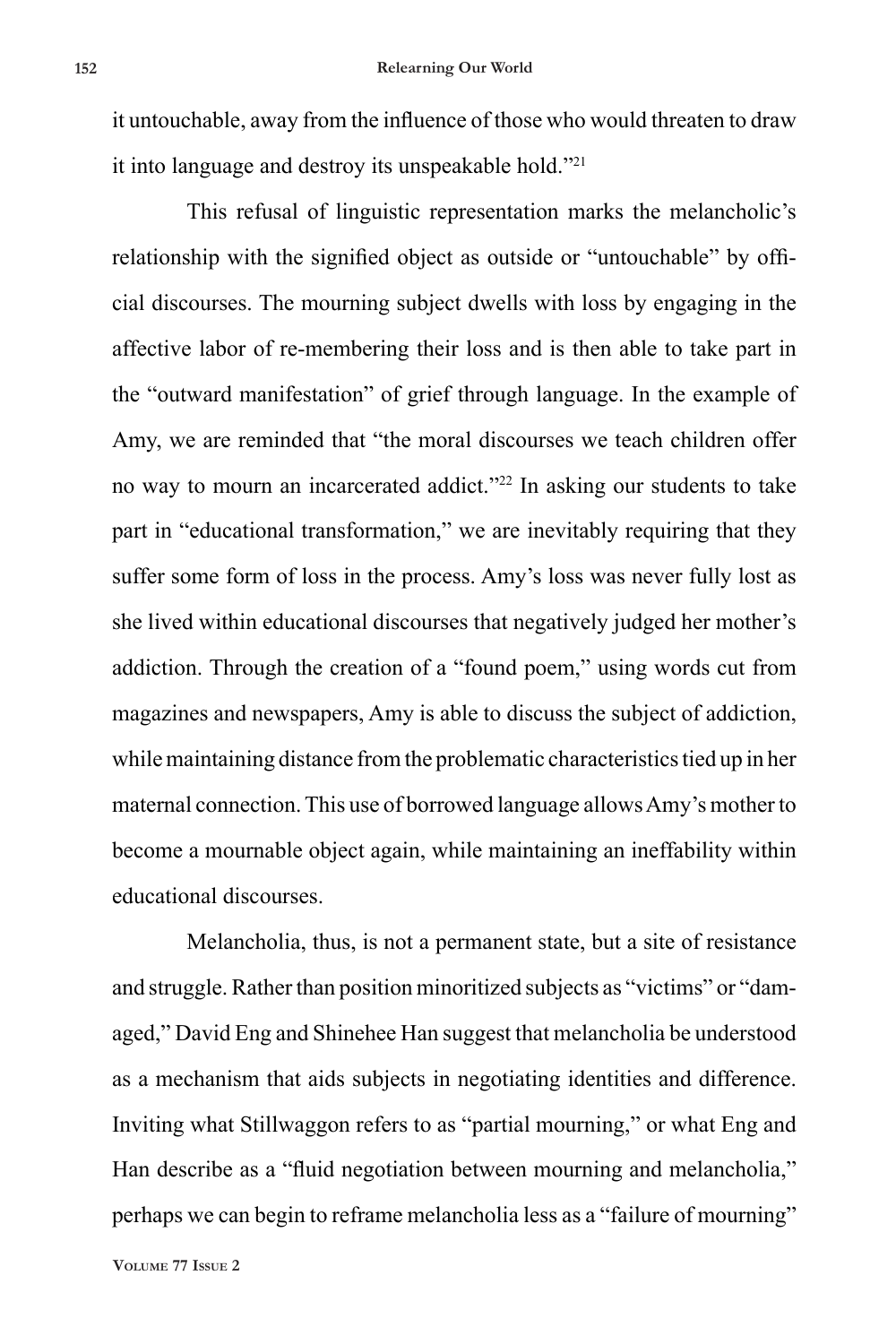and look more toward the ways in which narratives and spaces of mourning have failed melancholic subjects.<sup>23</sup>

### MOURNING-*WITH*

The process of grieving, Thomas Attig describes, is not as simple as moving through stages or steps, it is a complex process of "relearning the world," including "our physical and social surroundings, our place in the greater scheme of things, our selves, and our relationship with the one who has died."24 In a memoir recounting the year after losing her husband, Joan Didion describes this moment: "until now I had been able only to grieve, not mourn. Grief was passive. Grief happened. Mourning, the act of dealing with grief, required attention."25 As Didion explains, mourning is an active state that requires labor from the mourning subject. The importance of mourning that I aim to hold onto in this paper is the ability of the subject to register real*,* and irreversible, loss in order to reorient themselves to their world. By turning to theorists that complicated Freud's notion of "melancholia," however, I began to realize that not all losses will be voiceable or even registerable to the subject who has experienced them. Rather than position the melancholic subject as a "failure" of mourning, I'd like to consider Stillwaggon's notion of "partial mourning" as a meaningful mediator between the possibilities of mourning and the ineffable losses that Kristeva describes. In this final section I'd like to pose mourning-with, or perhaps "partial mourning-with," as a practice of reorientation, of relearning our worlds together.

The work of mourning, which Freud described as coming at "great expense of time and cathectic energy," requires that the mourning subject confront their loss.26 Part of this work is performed in the affective state of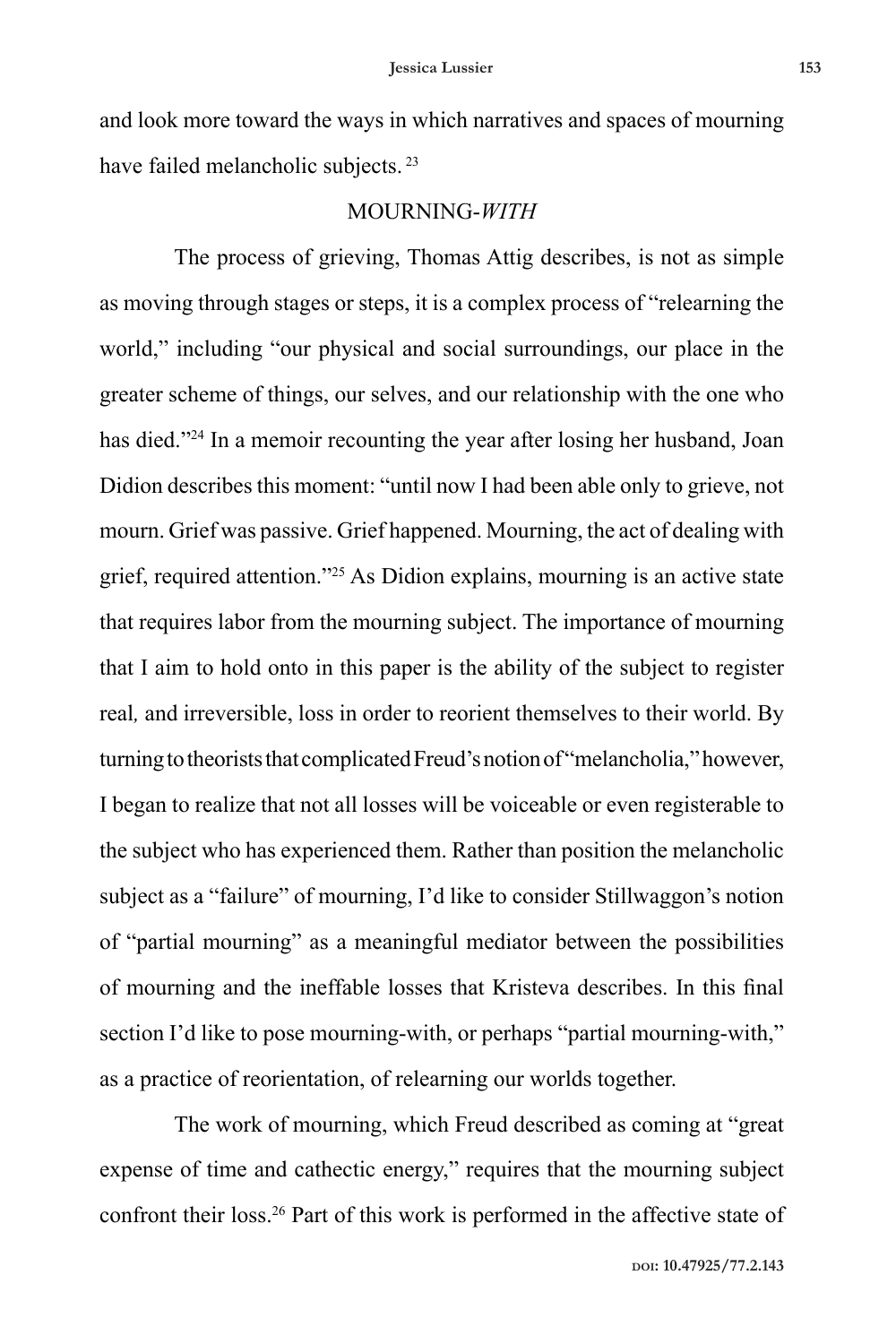bereavement; deprived from the presence of the one we loved, this painful, complex process can leave us feeling distraught, isolated and homesick for the familiar. However, it is in this state we, sometimes reluctantly, come to know that returning to life as it had been before is unthinkable. Recognizing there is no "returning to" after loss, the mourning subject must be reoriented to the world left behind. In this process we adjust our emotional responses, transform habits and behaviors and learn to respond to a changed reality. Although grief is experienced as an individual psychological process, it is also a deeply relational experience, inviting us into a knotted world of shared living and dying. If we picture our lives, human and nonhuman, as webs, our life stories are woven together and across, with sticky patterns of care and attachment. Loss ripples across these connections, disorienting and breaking our life patterns and assumptions. To meet our world again, to "reworld," requires mending; part of this mending means returning to aspects of our lives that are still viable, to some form of familiar that still sustains our daily life. But we also transform ourselves as we reshape our individual, family, and community lives, discerning new possibilities and connections to larger wholes. Within this process it is unrealistic to believe that the pain of grief will completely disappear. The mourning process involves learning how to carry our pain, recognizing there is no return to a sense of "wholeness" or undoing of loss.

Mourning-*with* others requires that we not simply recognize the grief of others, but recognize the other *as griever*. This becomes vitally important in situations where marginalized others have been excluded from networks of legitimation and support in the mourning process. In the example of queer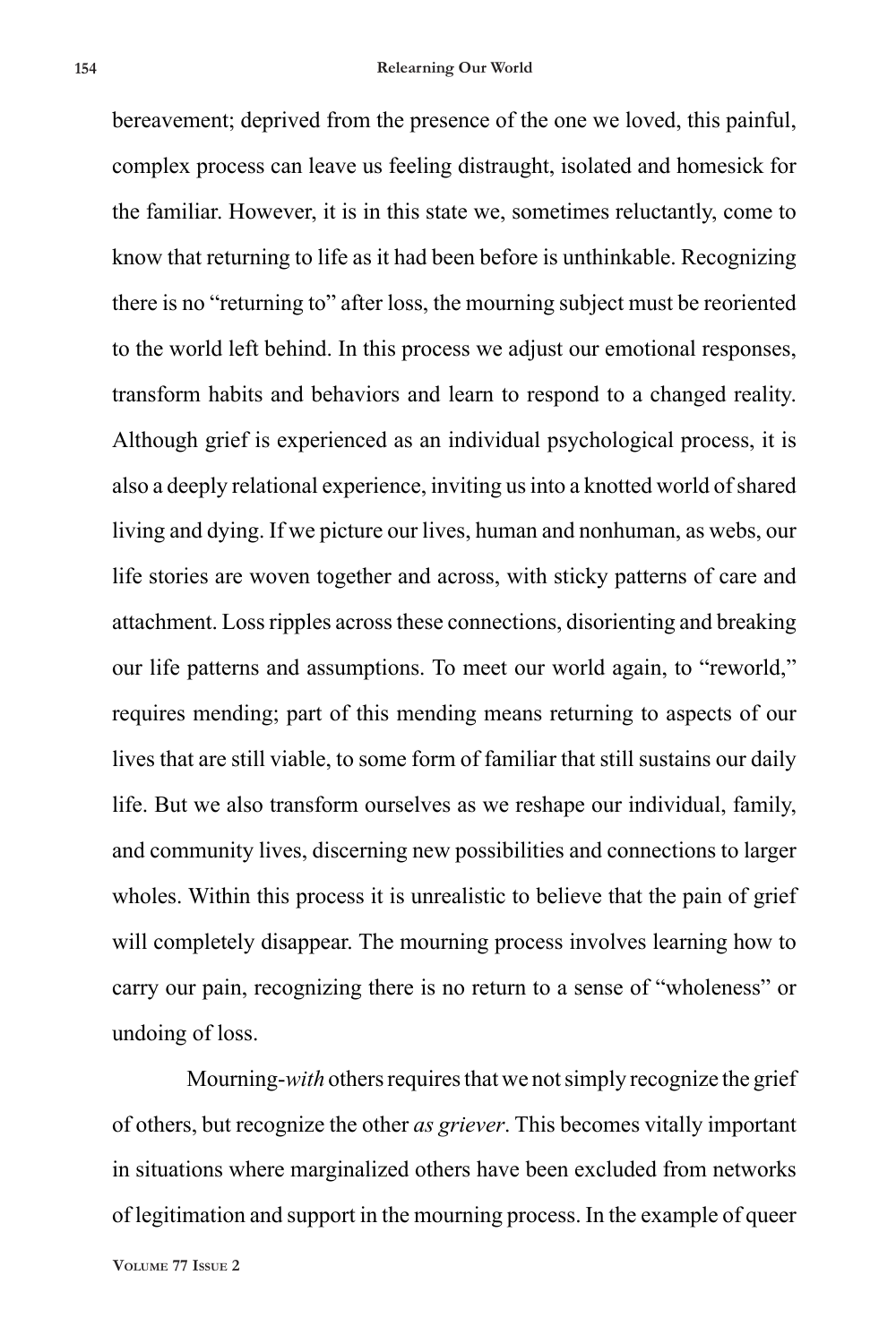partners facing loss, this means breaking up heteronormative mourning spaces that fail queer mourners in the grieving process. As Haraway reminds us, accepting the body's unmaking in death requires re-membering the ways of its becoming, recognizing the human and nonhuman attachments that tied it to this earth. These ties cannot be squarely fit into the rhetoric of "brother/ sister," "mother/father," or "daughter/son." To be able to render one another capable of mourning, our language of mourning-with must expand beyond these categories, recognizing that *loss* does not end at familial ties, but is something that reminds us of our shared mortality.

Mourning-*with* can be performed supporting others with time and space to grieve, while resisting the impulse to sentimentalize loss and extend it to align with a universalized or national "we." To mourn-with is not merely an extension of "sympathy" or "empathy" toward others, where loss is converted into an object to be shared ("our loss"). Instead, mourning-with others requires bearing witness to pain that we cannot know or feel ourselves. To "take in" the grief of others can work to conceal, rather than reveal, one's responsibility for loss. Expressions of shame within colonial discourses of reconciliation, for example, attempt to create a narrative of "recovery" by blanketing over Indigenous loss with the nation's "shame" or "regret."

A loss may provoke a disturbance of meaning, of intelligibility in one's life, leading to a fading sense of possibilities, of a way forward. In this process, there is the possibility that the mourning subject may become "disoriented" and struggle to find their place after loss. This, I believe, is the importance of mourning-*with* others as an ethical practicing of relearning our worlds. To witness violent loss, such as the murder of George Floyd, can be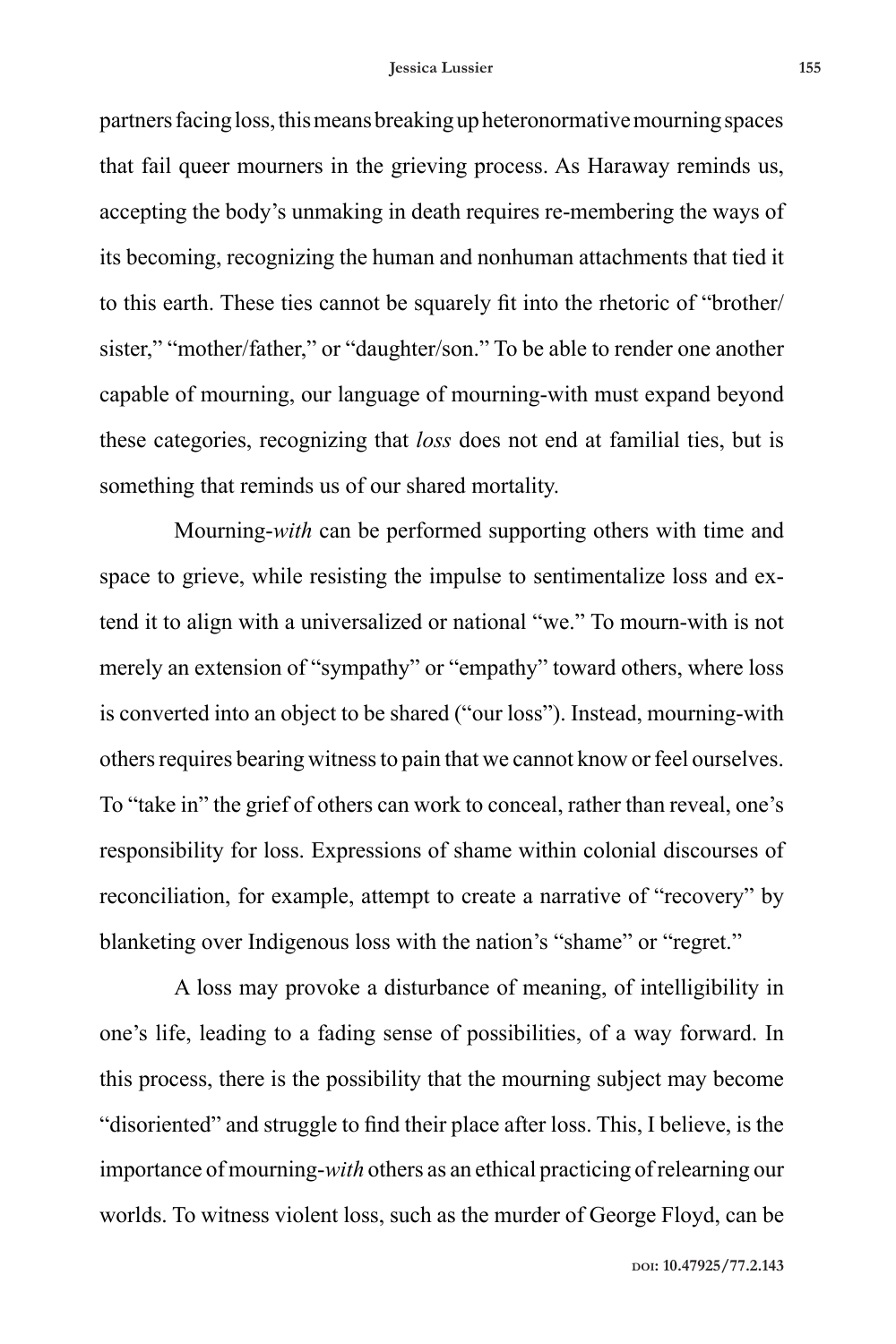one such disorienting experience. For those who knew George personally, the loss may lead to an extended affective state of bereavement as they re-member and work through memories of his becoming in order to face his undoing. For others around the country who witnessed his violent death, the murder of George came to represent the loss of something more abstract, such as "one's country, liberty, an ideal, and so on."<sup>27</sup> Grief's outward manifestation led protesters across the country to gather in public spaces to keep alive the memory of George, and countless others, recognizing losses from police brutality require some form of response.

Dwelling with loss is required to come to appreciate how our world has changed, and how we must change in order to renew our relationships. Within the tremendous grief and loss of this past year, we were propelled into a new terrain of educational change. Schools, higher education institutions, formal and informal educational spaces were disrupted, subverted or otherwise altered in disorienting ways. Amidst the pandemic, we cannot continue moving forward as if nothing has changed; the "work of mourning" requires that we look toward one another with care and concern. Like Haraway's "becoming-with," mourning-with is posed as always relational, an ethical practice that requires a sense of opening and responsive to one another, opening ourselves up to circles of dependence in order to return to the question how to live and die well together. Mourning-with requires a shift from "learning about the world in order to act upon it, to learning to become with the world around us."28 Learning to become-with others involves attending to our relations, including our histories, and identifying our unique response-abilities within these relations. Although mourning as an individual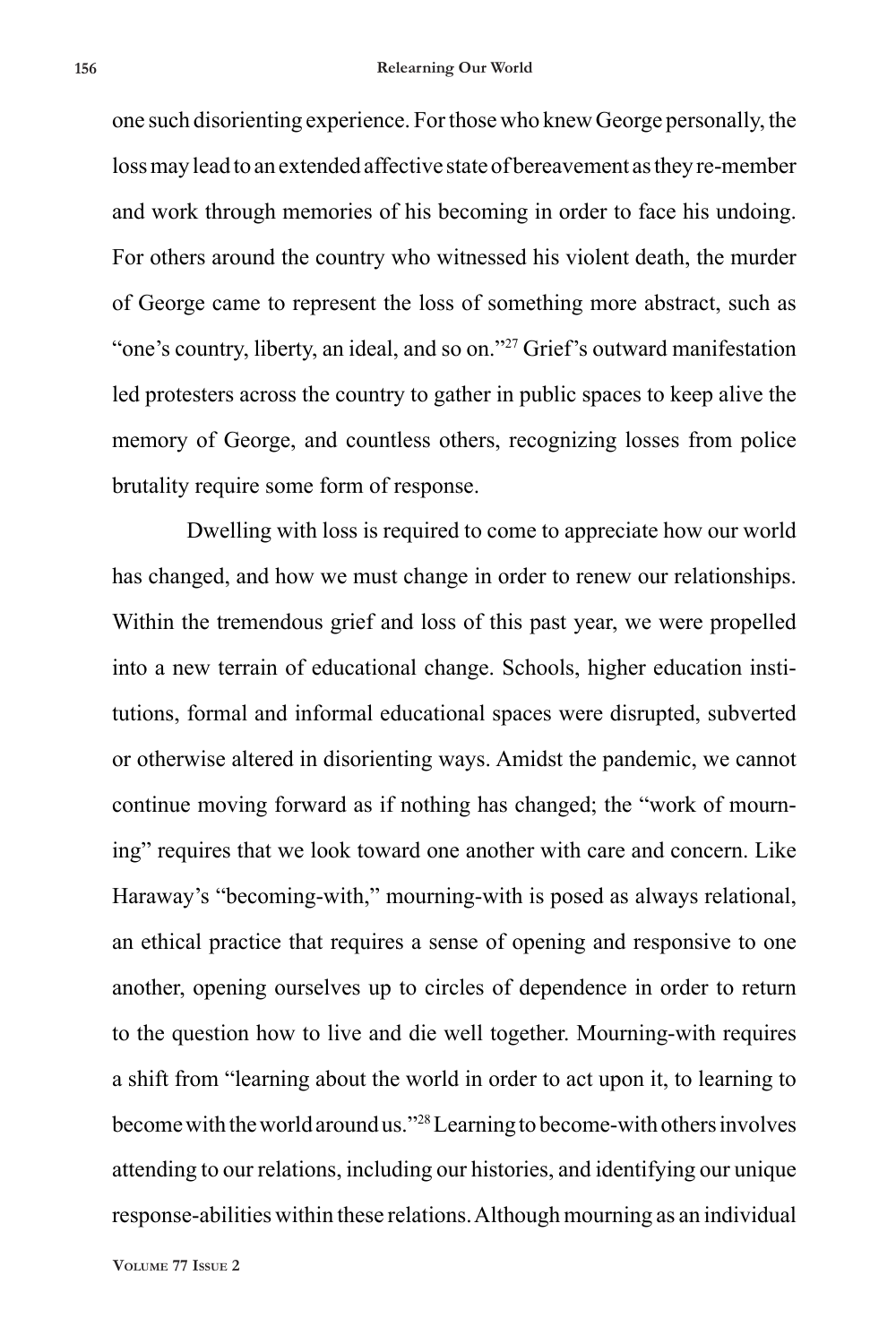act may require a "letting go" to come to terms with loss, mourning-with one another requires that we "learn to live with ghosts," by attending to histories of oppression and violence that continue to inform our relations to one another. 29 In this work both those who are grieving and those mourning-with are transformed in the undoing, relearning, and mending patterns of care and kinship. This work is not an alternative to practical action, rather it is the foundation of any thoughtful and sustainable response. As we anticipate the decline of the pandemic, we can continue to mourn-with one another, recognizing that our worlds have been reshaped in drastic ways that require attending to. By mourning-with one another we are tasked with relearning our world, reorienting ourselves and continuing to stay with the trouble.

1 John Hopkins University, *Coronavirus Resource Center*, May 15, 2021. https://coronavirus.jhu.edu/map.html

2 Sandra Díaz, Josef Settele, Eduardo Brondízio, et al., "Global Assessment Report," *Intergovernmental Science-Policy Platform on Biodiversity and Ecosystem Services*, May 6, 2019, https://ipbes.net/sites/default/files/ downloads/spm\_unedited\_advance\_for\_posting\_htn.pdf

3 Donna Haraway, *Staying with the Trouble: Making Kin in the Chthulucene* (Durham: Duke University Press), 2016, 76.

4 Donna Haraway, *When Species Meet* (Minneapolis: University of Minnesota Press, 2008), 17.

5 Haraway, *When Species Meet*, 71.

6 Importantly, Haraway's notion of "becoming-with" extends to include non-human animals. Within the scope of this paper, I pose mourning-*with*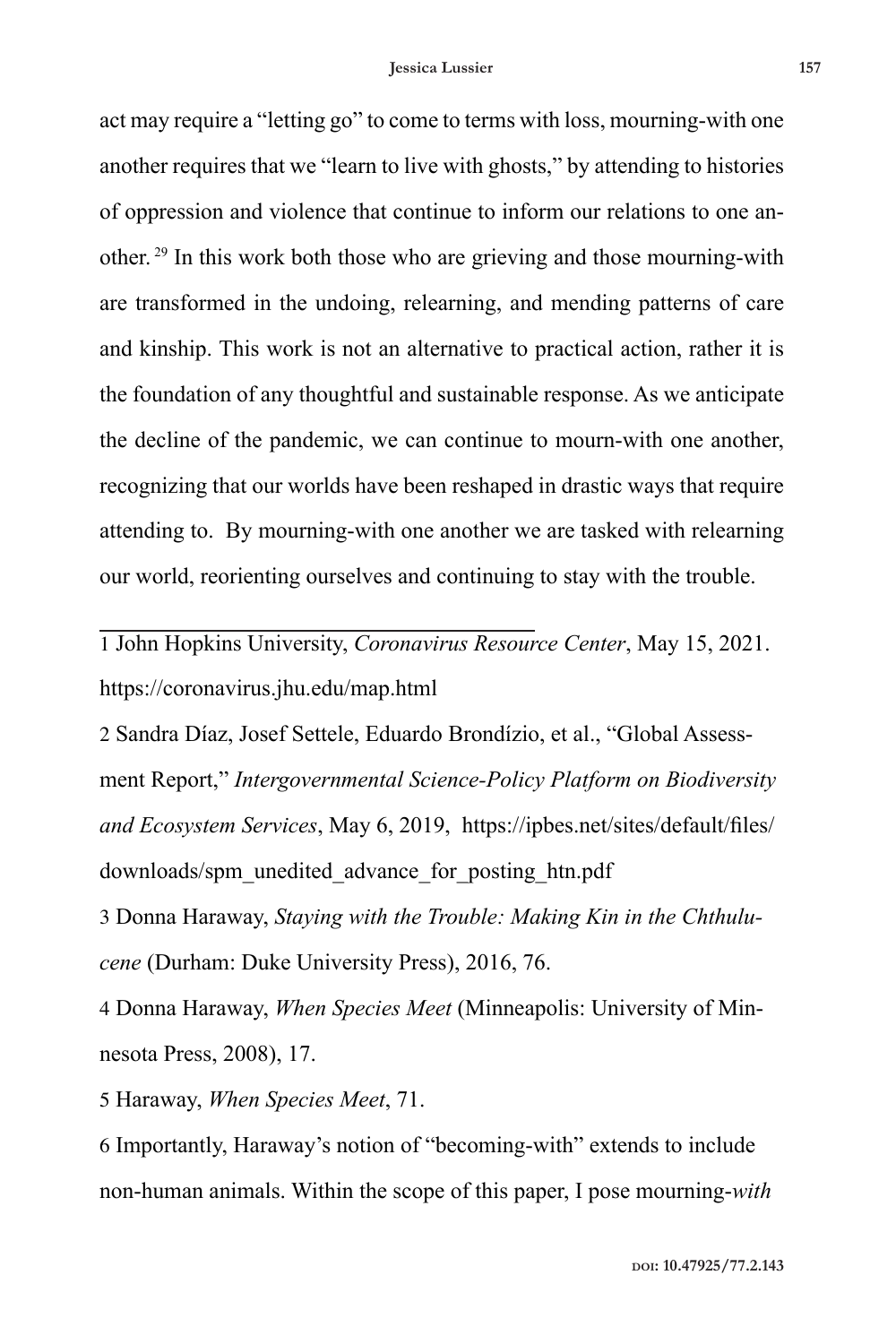as a relational practice, focusing mainly on human practices of mourning. However, I believe there is important work to be done in considering mourning as a shared practice with other beings, especially in light of mass numbers of extinctions. For example, see Thom van Dooren and Deborah Bird Rose, "Keeping Faith with the Dead: Mourning and De-Extinction," *Australian Zoologist* 38, no. 3 (2017): 375-378.

7 Sigmund Freud, *The Standard Edition of the Complete Psychological Works of Sigmund Freud*, trans. James Strachey (London: Hogarth Press, 1953), 243.

8 Freud, *Complete Psychological Works*, 244.

9 Freud, *Complete Psychological Works*, 244.

10 Freud, *Complete Psychological Works*, 245.

11 Haraway, *When Species Meet*, 163.

12 Freud, *Complete Psychological Works*, 245.

13 Thomas Attig, "Relearning the World: Always Complicated, Sometimes More Than Others," in *Complicated Grieving and Bereavement*, eds. Ger-

ry Cox, Robert Bendiksen, and Robert Stevenson (New York: Routledge, 2000), 12.

14 Freud, *Complete Psychological Works*, 245.

15 Freud, *Complete Psychological Works*, 250.

16 Sigmund Freud, *An Outline of Psycho-Analysis*, trans. James Strachey (New York: Norton, 1989), 14.

17 Sara Ahmed, *The Cultural Politics of Emotion* (Edinburgh: Edinburgh University Press, 2004), 156.

**Volume 77 Issue 2** 18 Kenneth J. Doka, *Disenfranchised Grief: Recognizing Hidden Sorrow*